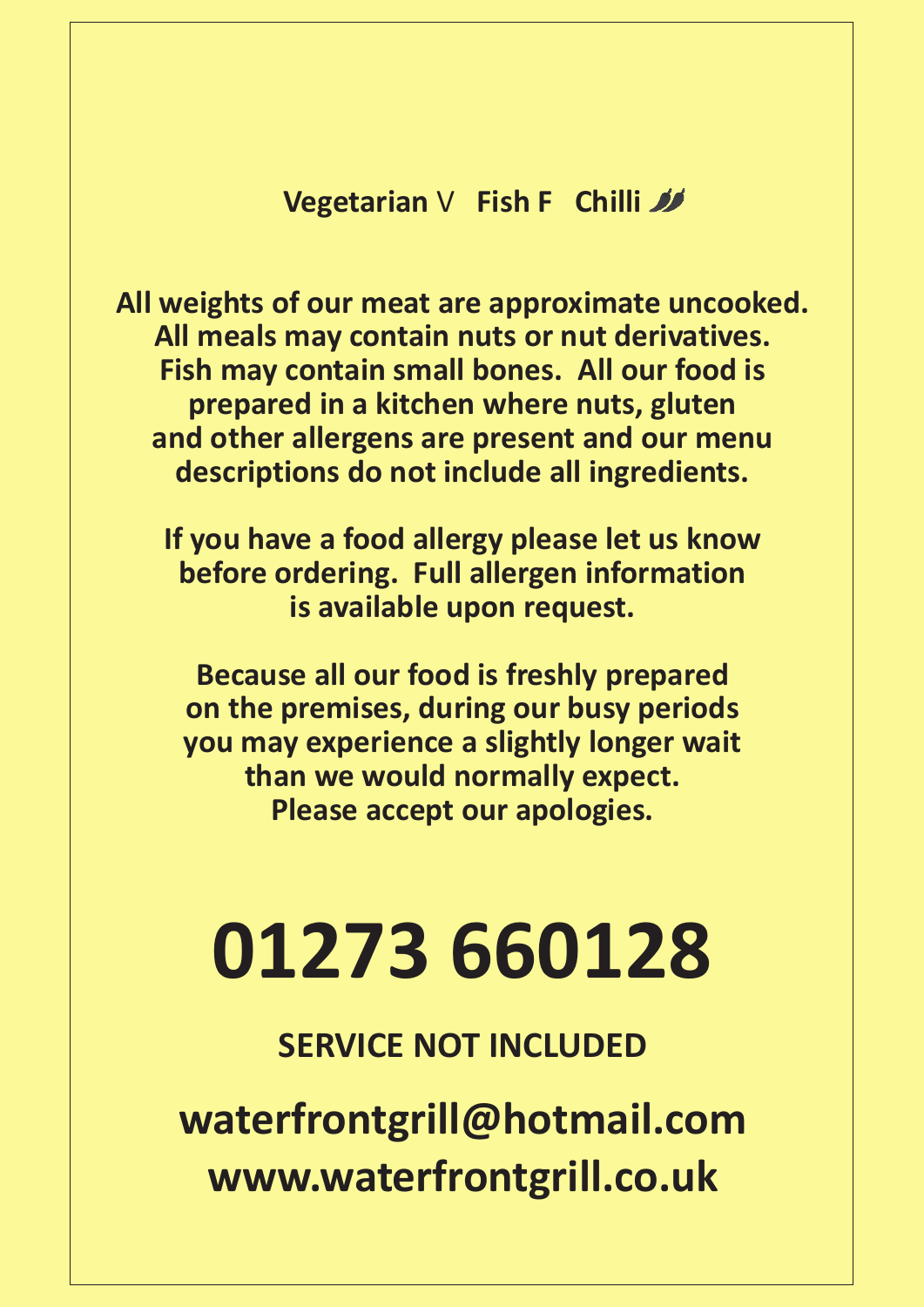## **BREAD**

| <b>Bruschetta V</b><br>Bread topped with tomato, onion,<br>garlic and olive oil                                            | £4.95  | <b>Garlic Bread V</b>                                                                                                 | £3.95  |
|----------------------------------------------------------------------------------------------------------------------------|--------|-----------------------------------------------------------------------------------------------------------------------|--------|
|                                                                                                                            |        | <b>Garlic Bread with Cheese V</b>                                                                                     | £4.50  |
| <b>Basket of Bread and Butter V</b><br>For 1                                                                               |        | £3.80                                                                                                                 |        |
|                                                                                                                            |        | <b>STARTERS</b>                                                                                                       |        |
| <b>Marinated Olives V</b>                                                                                                  | £4.50  | <b>Vegetable soup V</b><br>Fresh seasonal vegetables                                                                  | £6.95  |
| <b>Fish Soup F</b><br>Tomato based soup,<br>made with mixed fish and herbs                                                 | £9.95  | <b>Prawn Cocktail F</b><br>Peeled prawns in a marie rose sauce laid<br>on a bed of lettuce and dusted with paprika    | £8.95  |
| <b>Smoked Salmon F</b><br>Ribbons of smoked salmon laid<br>on a bed of salad served with toast                             | £9.50  | <b>Whitebait F</b><br>Deep fried served with tartare sauce                                                            | £10.50 |
| <b>Mussels F</b><br>Steamed with onion, garlic and<br>white wine topped with cream                                         | £11.00 | <b>King Prawns F</b><br>Pan seared with white wine                                                                    | £10.50 |
| <b>Calamari F</b><br>Deep fried squid rings                                                                                | £9.50  | <b>Scallops F</b><br>Pan seared with garlic parsley and butter<br>topped with cheddar cheese and grilled              | £12.00 |
| <b>Grilled Sardines F</b><br>Marinated in lemon and garlic and grilled                                                     | £10.50 | <b>Frito Misto (To Share) F</b><br>Mixed fried fish with buttered courgette<br>and carrots. Served with tartare sauce | £18.00 |
| <b>Hot Seafood Salad F</b><br>Octopus, sepia, prawns, mussels and<br>calamari served with garlic, parsley<br>and olive oil | £14.00 | <b>Chicken Liver Paté</b><br>Homemade chicken liver paté<br>served with toasted french bread                          | £9.50  |
| <b>Halloumi V</b><br>Sliced halloumi pan seared<br>and served with sweet chilli sauce                                      | £8.50  |                                                                                                                       |        |

## **SIDES**

| <b>Fries V</b>          | E5.50 New potatoes sautéed in olive oil | £4.50 |
|-------------------------|-----------------------------------------|-------|
| <b>Mixed vegetables</b> | £6.50 and herbs V                       |       |
| sautéed in olive oil V  | French beans sautéed in garlic          | £5.50 |
| Mixed salad V           | <b>E6.50</b> and olive oil V            |       |



Peppercorn Sauce **E4.50**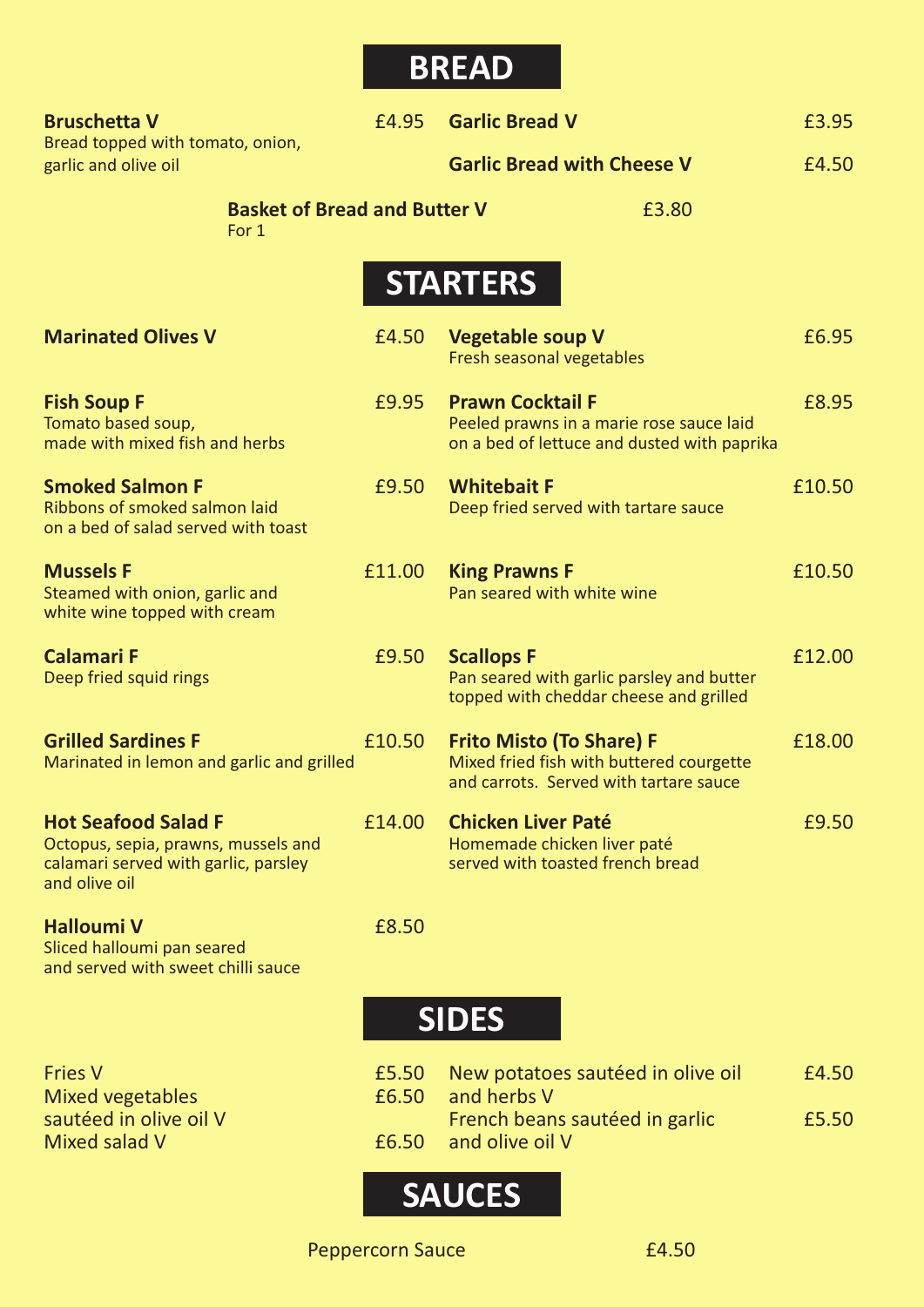## **FISH**

| <b>Lobster Flambe F</b><br>380g - 400g fresh lobster baked, served with king prawns, battered courgette and carrots     | £49.95 |
|-------------------------------------------------------------------------------------------------------------------------|--------|
| <b>Special Fish Platter F</b><br>Selection of fish of the day                                                           | £38.95 |
| <b>Fish and Chips F</b><br>Fresh Cod coated in our homemade crispy batter                                               | £18.95 |
| <b>Tuna Funghi F</b><br>Grilled and cooked with a cream and mushroom sauce. Served with potatoes                        | £19.50 |
| <b>Tuna Steak F</b><br>Pan seared with spring onion, red onion and chunky tomato sauce and served with potatoes         | £19.50 |
| <b>Skate Wings F</b><br>Grilled, topped with capers and butter. Served with potatoes                                    | £25.00 |
| <b>Dover Sole F</b><br>Grilled with butter, served with potatoes                                                        | £25.00 |
| <b>Whole Sea Bream F</b><br>Seasoned and grilled served with potatoes                                                   | £25.00 |
| <b>Swordfish F</b><br>Cooked with tomatoes, capers and olives served with potatoes                                      | £19.50 |
| <b>Mussels F</b><br>Steamed with garlic, onion and white wine topped with cream                                         | £19.50 |
| <b>Whole Sea Bass F</b><br>Oven roasted with fresh lemon and butter, served with potatoes                               | £25.00 |
| <b>Sea Bass Napoli F</b><br>Two grilled fillets of sea bass with baby prawns in a tomato sauce and served with potatoes | £19.95 |
| <b>Sea Bass Crema F</b><br>Two grilled fillets of sea bass with baby prawns in a creamy sauce served with potatoes      | £19.95 |
| <b>Salmon Asparagus F</b><br>Grilled salmon fillet with asparagus and cherry tomatoes served with potatoes              | £21.95 |
| <b>Roasted Salmon F</b><br>Pan roasted on sautéed tomatoes, olives and capers served with potatoes                      | £21.95 |
| <b>Salmon Dragon F</b><br>Grilled served over a cream and sautéed leek sauce accompanied with potatoes                  | £21.95 |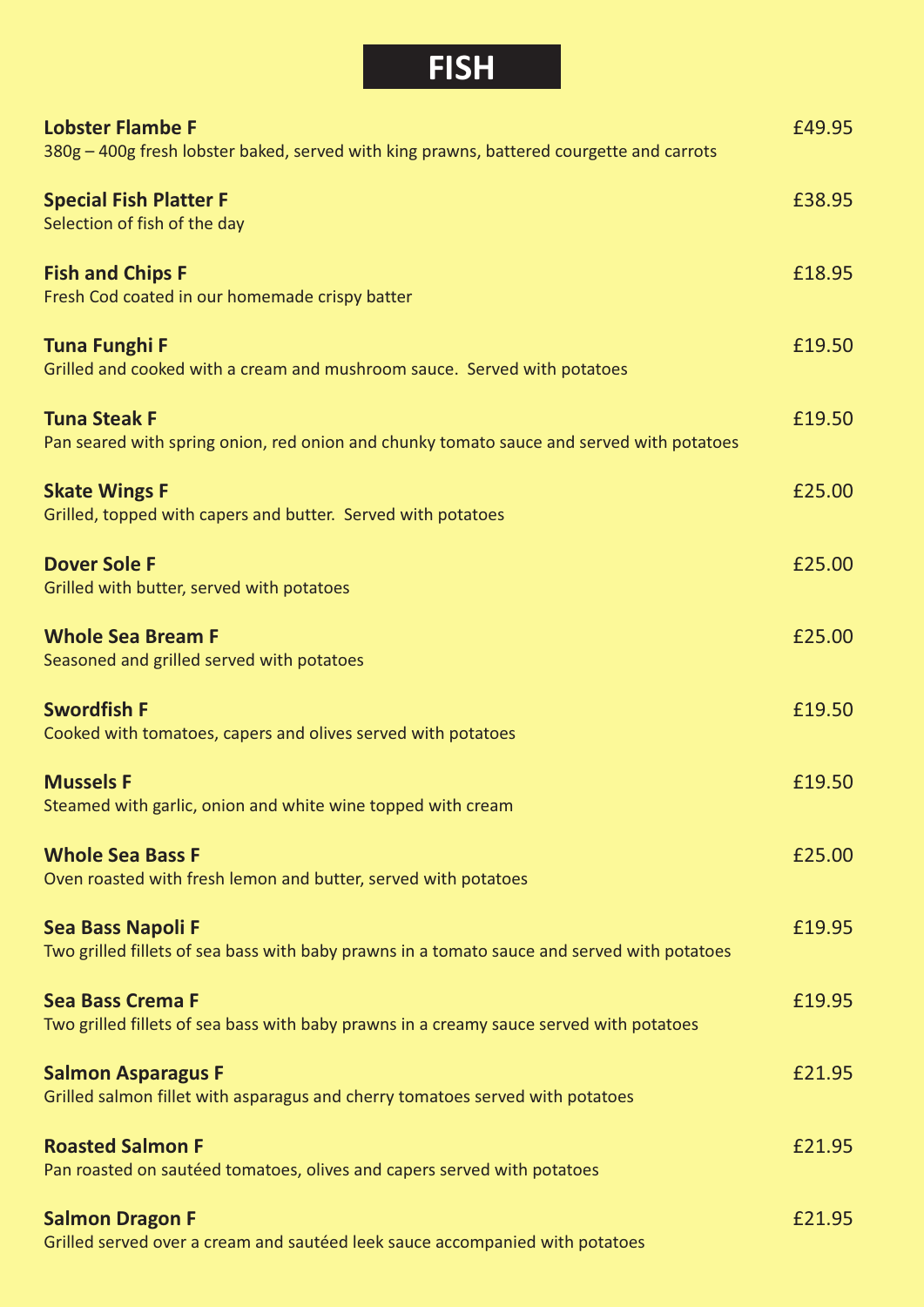## **GRILL**

#### **Fillet Steak** £35.00 **Sirloin Steak** £25.00

8oz fillet steak, grilled and served 8 oz sirloin steak, grilled and served with mushrooms and fries with mushrooms and fries

### **Chicken Reale E19.95**

Grilled chicken breast served in a mushroom and cream sauce accompanied with potatoes

## **BURGERS**

#### **Chicken Burger E15.95 Beef Burger E15.95 Beef Burger**

sliced red onion and cheese Served in a bun with fries served in a bun with fries

Grilled chicken breast topped 8oz beef burger, topped with fresh with tomatoes, lettuce, salad, caramelised onion and cheese.

## **PASTA**

| <b>Penne al Salmon F</b><br>Tossed with a sauce of thin smoked<br>salmon ribbons, gently poached in<br>fish stock tomato and cream       | £18.00 | <b>Spaghetti Seafood F</b><br>Mixed seafood seared in garlic,<br>wine and olive oil finished in a<br>spicy cherry tomato sauce      | £19.95 |
|------------------------------------------------------------------------------------------------------------------------------------------|--------|-------------------------------------------------------------------------------------------------------------------------------------|--------|
| <b>Paccheri Gamberoni F</b><br>Large pasta cooked with fresh king<br>prawns, seared with onion, garlic,<br>wine, chilli and tomato sauce | £19.00 | <b>Linguini Lobster F</b><br>Prepared with a whole lobster,<br>sautéed with garlic, cherry tomatoes,<br>wine and fresh tomato sauce | £49.00 |
| <b>Penne Pollo Picante 33</b><br>Chicken, tomatoes, fresh chilli<br>and garlic                                                           | £18.00 | <b>Lasagne</b><br>Layers of pasta with homemade bechamel<br>sauce, minced beef, tomato and mozzarella                               | £16.00 |
| <b>Spaghetti Bolognese</b><br>Minced beef with onion, mushroom and<br>garlic cooked in a red wine and tomato sauce                       | £15.00 | <b>Penne Pomodoro V</b><br><b>Tomato and basil sauce</b>                                                                            | £15.00 |
| <b>Tagliatelle Carbonara</b><br>Creamy parmesan and egg sauce<br>with turkey bacon                                                       | £18.00 | <b>Vegetable Lasagne V</b>                                                                                                          | £15.00 |
| <b>Penne Arrabiatta V</b><br>Tomato, fresh chilli and garlic                                                                             | £15.00 |                                                                                                                                     |        |